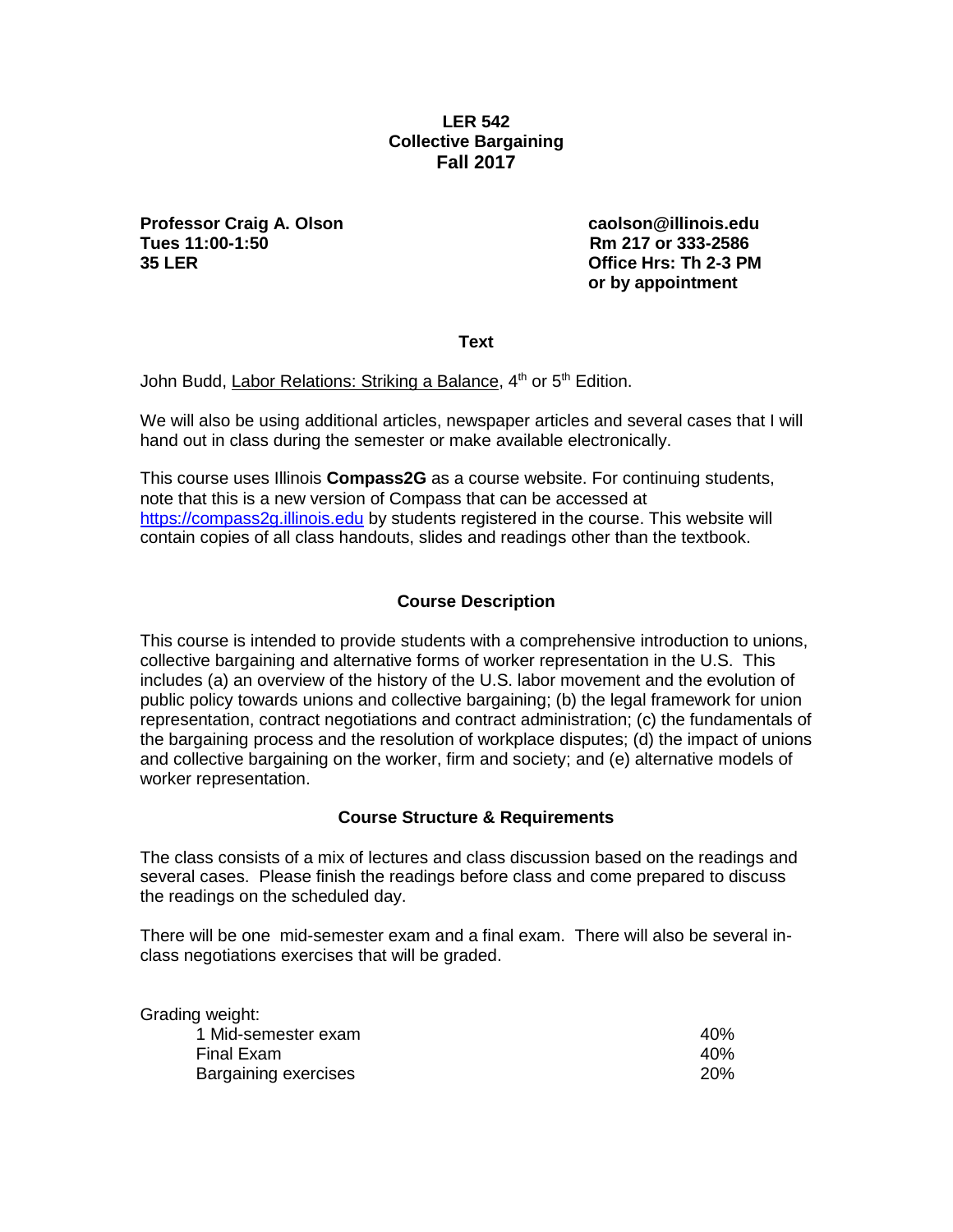# **Email**

Occasionally I will send out an announcements to the class via email through Compass2G. I use the official University of Illinois email addresses. Please be sure you have a working University of Illinois email account that you regularly check.

## **Academic Integrity**

You are responsible for knowing and abiding by the policies contained in the University of Illinois *Code of Policies and Regulations Applying to All Students.* See [http://admin.illinois.edu/policy/code/.](http://admin.illinois.edu/policy/code/) Cheating in any way is considered a very serious offense. Anyone caught cheating in this course will be subject to the penalties discussed in the *Code*. These penalties include, among others, a failing grade for the course and dismissal from the University.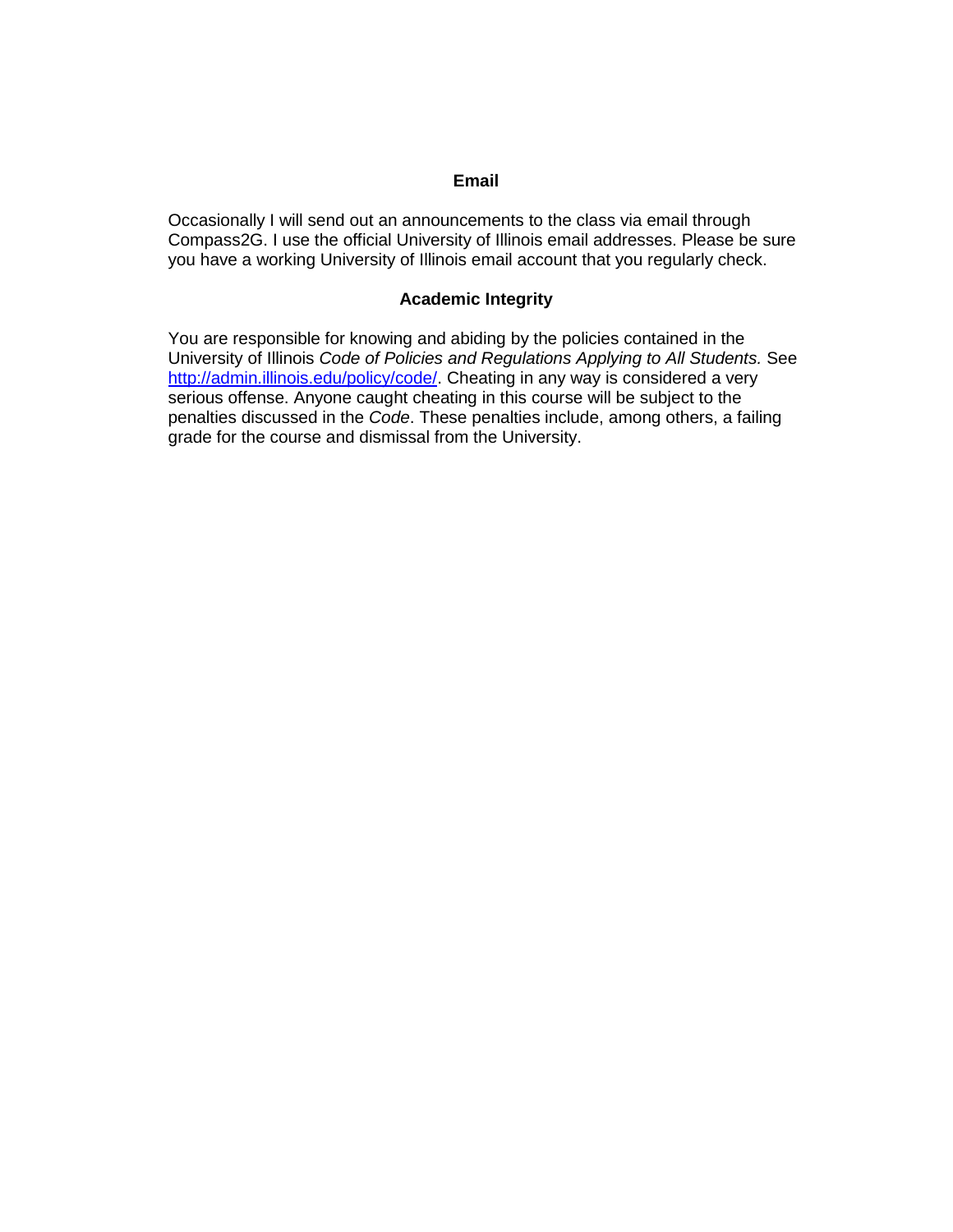# **LIR 542: Collective Bargaining Professor Craig Olson Fall 2017, Tues 11:00-1:50 35 LER**

| Week  | <b>Date</b> | <b>TOPICS</b>                                                                                         | <b>READINGS</b>     |
|-------|-------------|-------------------------------------------------------------------------------------------------------|---------------------|
| $1\,$ | 29-Aug      | Course Overview, mechanics & requirements<br>A framework for understanding U.S. Collective Bargaining | chpt $1-2$          |
| 2     | 05-Sep      | A Quick Look at the history of unions & CB in the U.S.                                                | <b>JB, Chpt 1-3</b> |
| 3     | 12-Sep      | The Legal Framework for Collective Bargaining:                                                        | JB, Chpt 4          |
| 4     | 19-Sep      | The Representation Process: Norma Rae                                                                 |                     |
| 5     | 26-Sep      | Union Organizing & Worker Demand for Representation                                                   | JB, Chpt 6          |
| 6     | 03-Oct      | The Legal Framework for Collective Bargaining:<br>The Bargaining Process                              | JB, Chpt 5 & 7      |
| 7     | $10$ -Oct   | The Contract Negotiations Process                                                                     | JB, Chpt 7          |
| 8     | 17-Oct      | <b>Midterm Exam</b>                                                                                   |                     |
| 9     | 24-Oct      | The Contract Negotiations Process II                                                                  | JB, Chpt 10, 11     |
| 10    | 31-Oct      | The Contract Negotiations Process III                                                                 |                     |
| 11    | 07-Nov      | The Role of the strike and strike theories                                                            | JB, Chpt 8          |
| 12    | 14-Nov      | The Legal Framework for Collective Bargaining:<br>Contract Administration & Interpretation            |                     |
|       | 21-Nov      | NO CLASS - THANKSGIVING BREAK                                                                         |                     |
| 13    | 28-Nov      | Contract Administration, the Grievance procedure<br>& arbitration                                     | JB, Chpt 9          |
| 14    | 05-Dec      | Contract Administration, the Grievance procedure<br>& arbitration                                     |                     |
| 15    | 12-Dec      | The future of unions & collective bargaining                                                          | JB, Chpt 2, 12      |